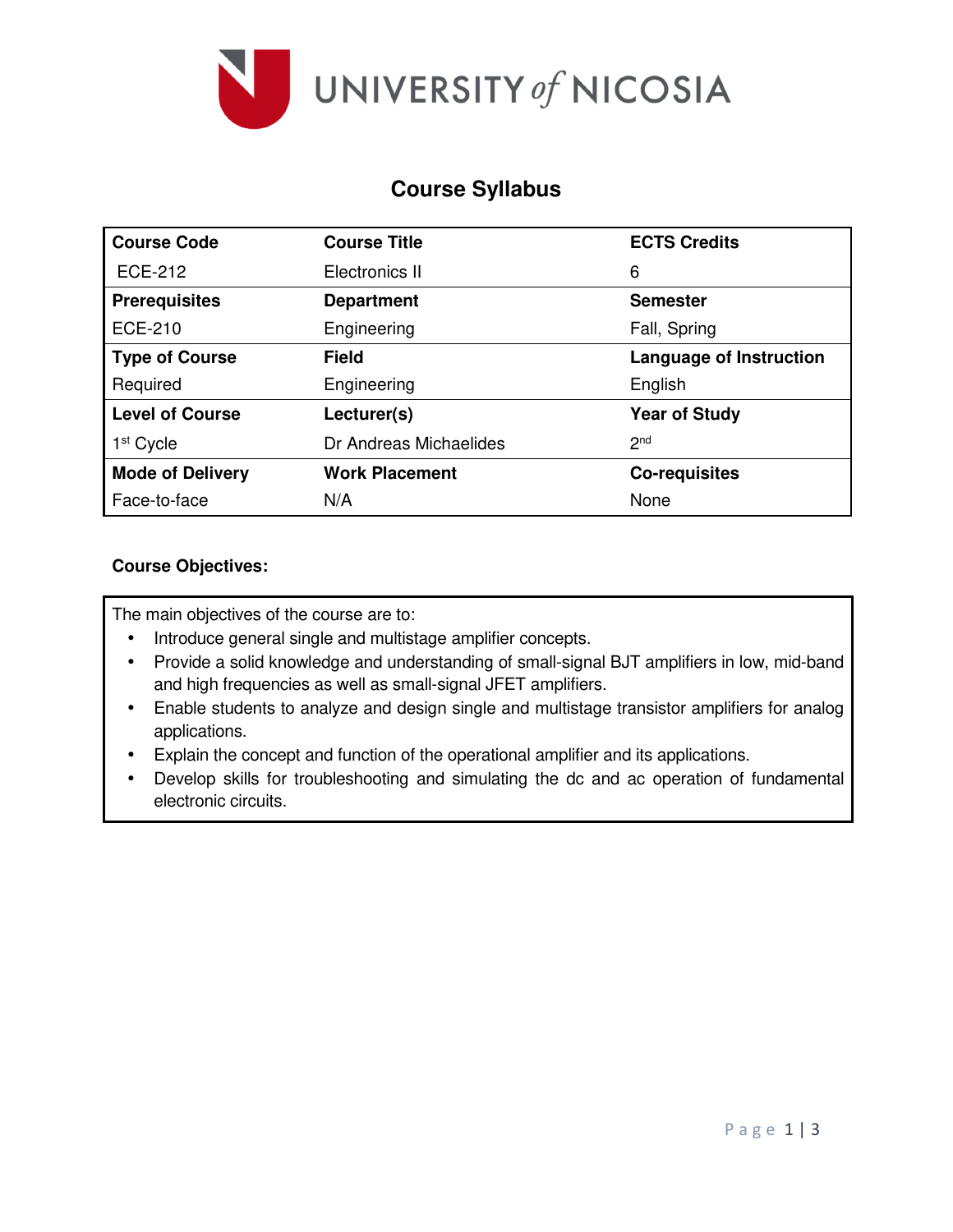

#### **Learning Outcomes:**

After completion of the course students are expected to:

- Analyze single and multistage BJT amplifier circuits with respect to various parameters such as dc biasing and Q-point stability, small-signal gains, input impedance, output impedance and loading effects.
- Derive expressions relating amplifier parameters based on various small-signal transistor models.
- Design single and multistage amplifiers that satisfy certain specifications.
- Perform frequency analysis of BJT amplifiers.
- Analyze basic JFET amplifiers.
- Explain and analyze ideal operational amplifier circuits.
- Utilize software to analyze the dc and small-signal operation of amplifier circuits.

#### **Course Content:**

- Introduction to the fundamentals of ac amplifiers: voltage and current gains, input and output resistances, source and load resistances, dc biasing, coupling capacitors.
- Small-signal BJT amplifiers in common base, common emitter, common collector configurations. Small-signal parameters, r<sub>e</sub> and h-parameter transistor models, equivalent circuits, derivations of relevant equations, effects of ac load resistance, ac load line, Q-point stability, characteristics of each configuration and application circuits.
- Multistage amplifier theory, capacitor and direct-coupled BJT amplifiers, the Darlington pair.
- Frequency response (gain and phase) of amplifiers. Bode plots, series capacitance and lowfrequency response, shunt capacitance and high-frequency response, derivations, BJT amplifier frequency response, Miller theorem, cascode amplifier.
- Small-signal JFET parameters, common-source and common-drain small-signal JFET amplifiers.
- Ideal operational amplifier theory and application circuits, inverting and non-inverting amplifiers, summing and difference amplifiers, voltage follower, integrator and differentiator circuits, oscillators, Barkhausen criterion, voltage comparators, hysteresis and Schmitt triggers

#### **Learning Activities and Teaching Methods:**

Lectures, in-class examples and exercises.